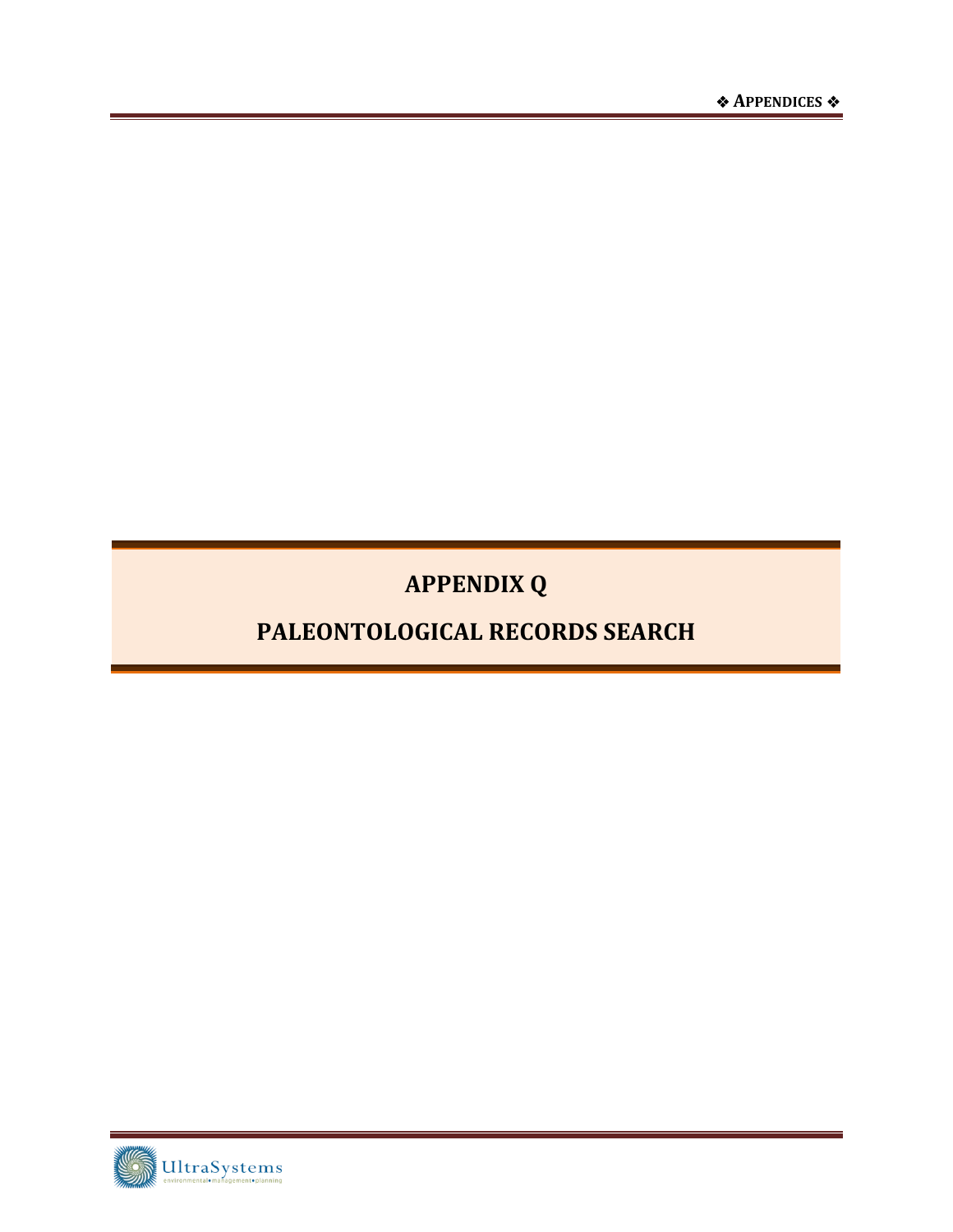Natural History Museum of Los Angeles County 900 Exposition Boulevard Los Angeles, CA 90007

tel 213.763.DINO www.nhm.org

Vertebrate Paleontology Section Telephone: (213) 763-3325

e-mail: smcleod@nhm.org

31 May 2019



UltraSystems Environmental 16431 Scientific Way Irvine, CA 92618-7443

Attn: Stephen O'Neil, Cultural Resources Manager

Re: Paleontological Records Search for the proposed HACLA - Rose Hill Courts Rehabilitation Project, UltraSystems Environmental Project No. 6022A, in the City of Los Angeles, Los Angeles County, project area

Dear Stephen:

We have conducted a thorough search of our Vertebrate Paleontology records for the proposed HACLA - Rose Hill Courts Rehabilitation Project, UltraSystems Environmental Project No. 6022A, in the City of Los Angeles, Los Angeles County, project area as provided on the portion of the Los Angeles USGS topographic quadrangle map that Megan Black Doukakis sent to me via e-mail on 17 May 2019. We do not have any vertebrate fossil localities that lie within the proposed project area boundaries, but we do have localities nearby from the same sedimentary deposits that occur in the proposed project area.

The lower lying terrain in the western portion of the proposed project area has surface deposits that consist of younger Quaternary Alluvium, derived as alluvial fan deposits from the surrounding hills. These deposits typically do not contain significant vertebrate fossils, at least in the uppermost layers, and we have no localities from such deposits anywhere nearby, but they are underlain by older sedimentary deposits at relatively shallow depth that may well contain significant fossil vertebrate remains. The more elevated terrain on the eastern side of the proposed project area, and in all of the surrounding elevated terrain, there are exposures of the marine late Miocene Puente Formation [that may also be referred to as the Monterey Formation or even an unnamed shale in this vicinity], and these deposits occur at unknown but probably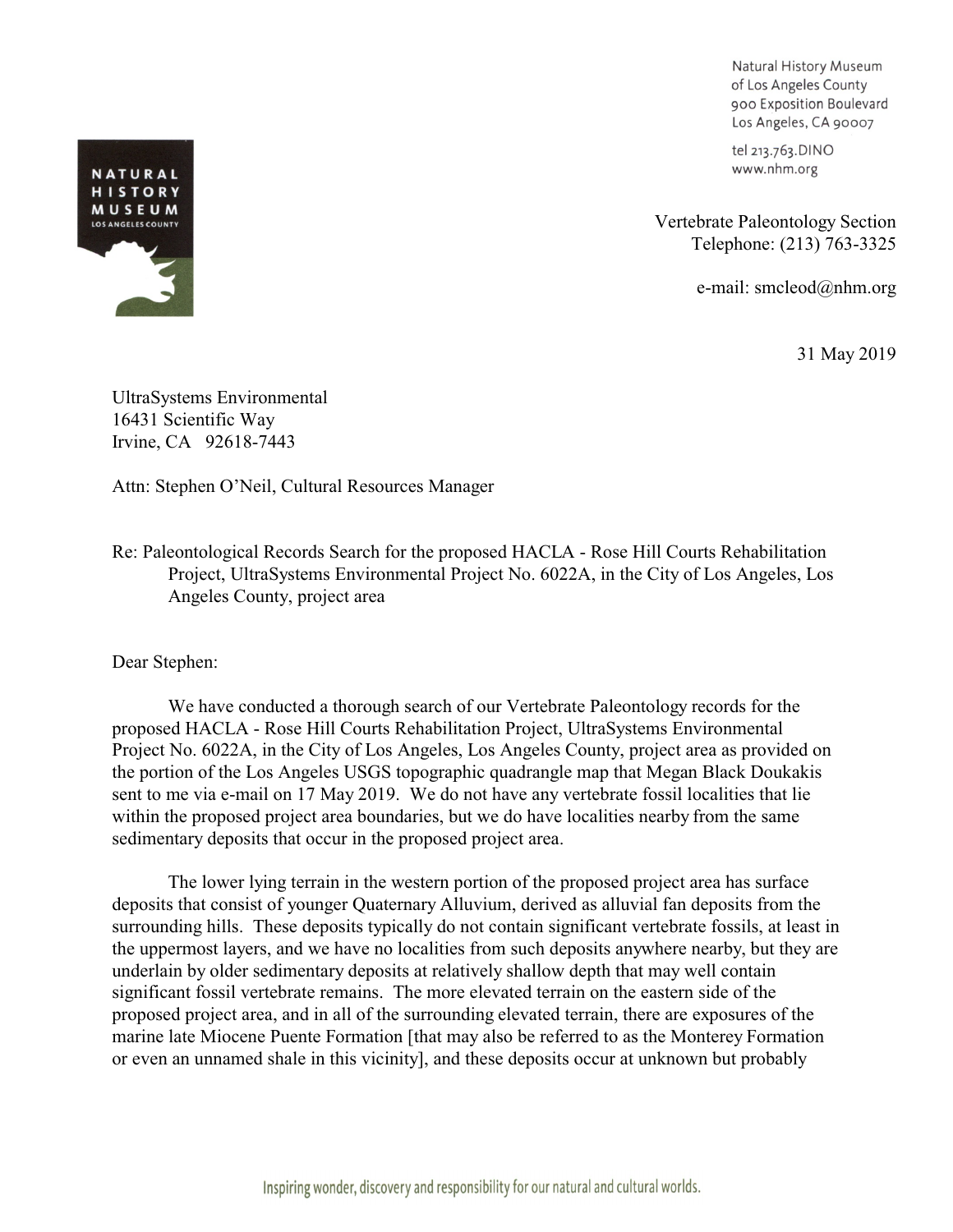shallow depth in the western portion of the proposed project area. We have numerous vertebrate fossil localities within the Puente Formation scattered throughout the area. Our closest vertebrate fossil locality from the Puente Formation is LACM 3882, west-southwest of the proposed project area in Lincoln Heights near Lincoln Park Avenue, that produced the holotype specimen (the specimen used as the basis for describing a species new to science) of the fossil cetotheriid baleen whale *Mixocetus elysius*, (R. Kellogg, 1934. A New Cetothere from the Modelo Formation at Los Angeles, California. Carnegie Institution of Washington Publication, 447(3):86), one of the most complete fossil whale skulls known from California.

Our next closest Puente Formation locality is probably LACM 7007, southeast of the proposed project area west of Alhambra Avenue west of the intersection of Chester Street and Vaquero Avenue, that produced a specimen of undetermined fossil bony fish, Osteichthyes. Slightly farther to the southeast, near the intersection of Valley Boulevard and Highbury Avenue, our Puente Formation locality LACM 1027 produced fossil fish specimens of the extinct herring *Xyne grex*. West-southwest of the proposed project area, near the intersection of North San Fernando Road and Humboldt Street between the Golden State Freeway (I-5) and the Los Angeles River, our Puente Formation locality LACM 7507 produced a fossil specimen of the snake mackerel, *Thyrsocles kriegeri*, from a sewer street shaft at a depth of about 100 feet below the surface.

Just north of west of the proposed project area, along Seymour Street between San Fernando Road and Figueroa Street, our Puente Formation locality LACM 1880 produced a suite of fossil fish including needlefish, Belonidae, herring, *Etringus*, cod, *Eclipes*, croaker, *Lompoquia*, slickheads, Alepocephalidae, rockfish, Scorpaenidae, viperfish, *Chauliodus*, bristlemouth, *Cyclothone*, and hatchetfish, *Argyropelecus bullockii*. Just north of east of the proposed project area, in Emery Park, between Huntington Drive, Main Street, and Poplar Boulevard, our Puente Formation locality LACM 1031 produced a suite of fossil fish including moray, *Deprandus lestes*, grunion, *Zanteclites hubbsi*, herrings, *Clupea hadleyi*, *Ganolytes cameo*, and *Xyne grex*, sardine, *Ellimma elmodenae*, cods, *Eclipes extensus* and *Merriamina ectenes*, lanternfishes, Myctophidae, snake mackerel, *Thyrsocles kriegeri*, porgie, *Plectrites classeni*, deep sea smelt, *Quaesita quisquilia*, and pipefish, *Hipposyngnathus imporcitor*. Specimens of the pipefish *Hipposyngnathus imporcitor* from locality LACM 1031 were published in the scientific literature by L. R. David (1943. Miocene fishes of southern California. Geological Society of America Special Papers, 43:1-193) and R. A. Fritzsche (1980. Revision of the eastern Pacific Syngnathidae (Pisces: Syngnathiformes), including both Recent and fossil forms. Proceedings of the California Academy of Science, 42(6):181-227). Locality LACM 1031 also produced a paratype (a specimen used in describing a species new to science) of the fossil herring *Clupea hadleyi* (D. S. Jordan and J. Z. Gilbert. 1919. Fossil Fishes of Southern California. II. Fossil fishes of the Miocene (Monterey) Formations. Leland Stanford Junior University Publications University Series, pp.13-64).